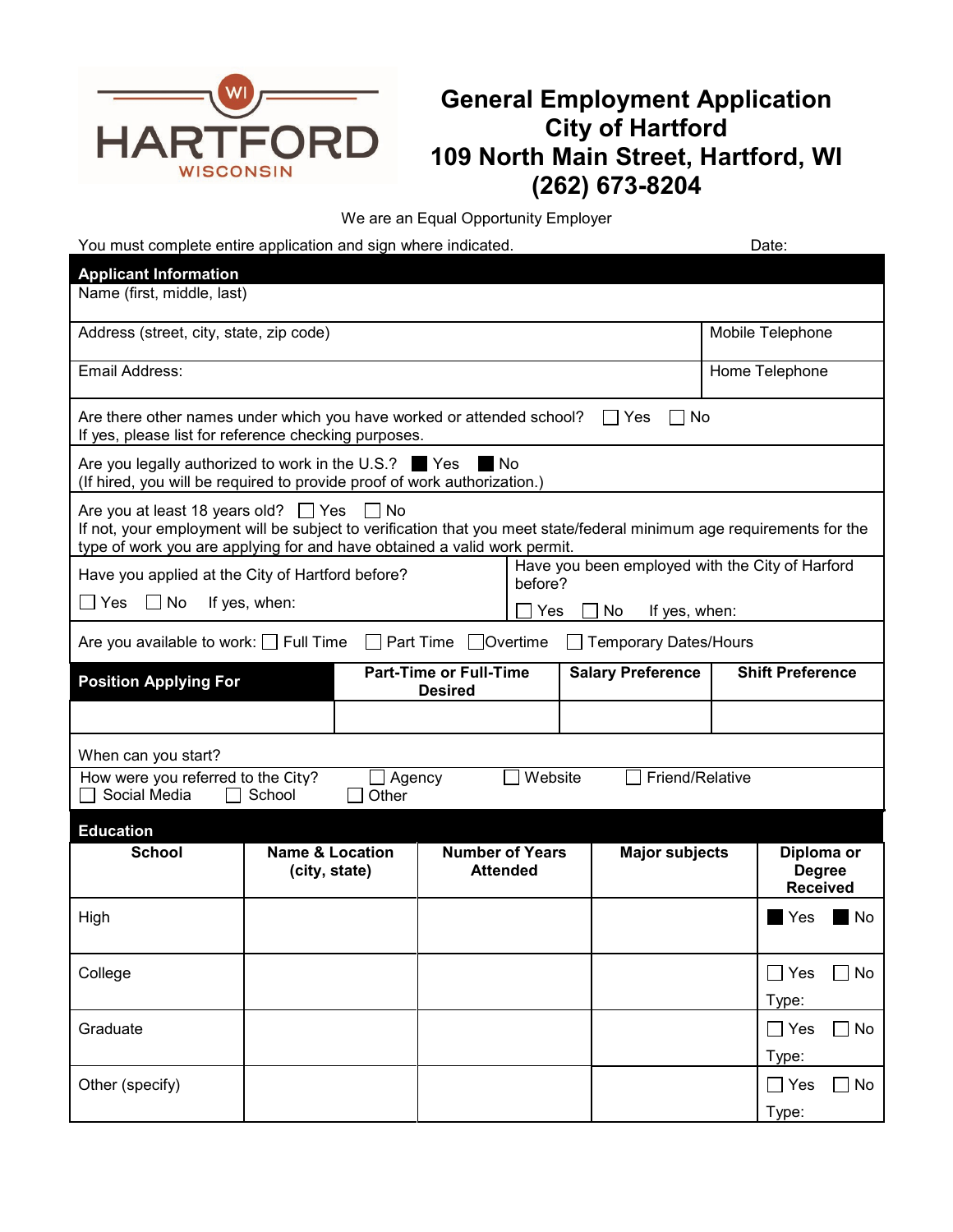| <b>Training Courses</b>                                                     |                                                  |  |                            |  |  |  |
|-----------------------------------------------------------------------------|--------------------------------------------------|--|----------------------------|--|--|--|
| List any relevant training programs completed.                              |                                                  |  |                            |  |  |  |
| <b>Course/Seminar</b>                                                       | <b>Organization Sponsoring</b><br><b>Content</b> |  | Date(s)<br><b>Attended</b> |  |  |  |
|                                                                             |                                                  |  |                            |  |  |  |
|                                                                             |                                                  |  |                            |  |  |  |
|                                                                             |                                                  |  |                            |  |  |  |
|                                                                             |                                                  |  |                            |  |  |  |
|                                                                             |                                                  |  |                            |  |  |  |
| <b>Required License(s)</b>                                                  |                                                  |  |                            |  |  |  |
| If required to drive a motor vehicle for the job applying for, state your:  |                                                  |  |                            |  |  |  |
| 1) driver's license number<br>2) state issued                               |                                                  |  |                            |  |  |  |
| Do you have a valid Commercial Driver's License (CDL)? Yes<br>No            |                                                  |  |                            |  |  |  |
| Do you have any endorsements?                                               |                                                  |  |                            |  |  |  |
| If relevant, please describe computer proficiency and software knowledge.   |                                                  |  |                            |  |  |  |
|                                                                             |                                                  |  |                            |  |  |  |
|                                                                             |                                                  |  |                            |  |  |  |
|                                                                             |                                                  |  |                            |  |  |  |
| If relevant, please describe experience using machinery or other equipment. |                                                  |  |                            |  |  |  |
|                                                                             |                                                  |  |                            |  |  |  |
|                                                                             |                                                  |  |                            |  |  |  |
|                                                                             |                                                  |  |                            |  |  |  |
|                                                                             |                                                  |  |                            |  |  |  |
|                                                                             |                                                  |  |                            |  |  |  |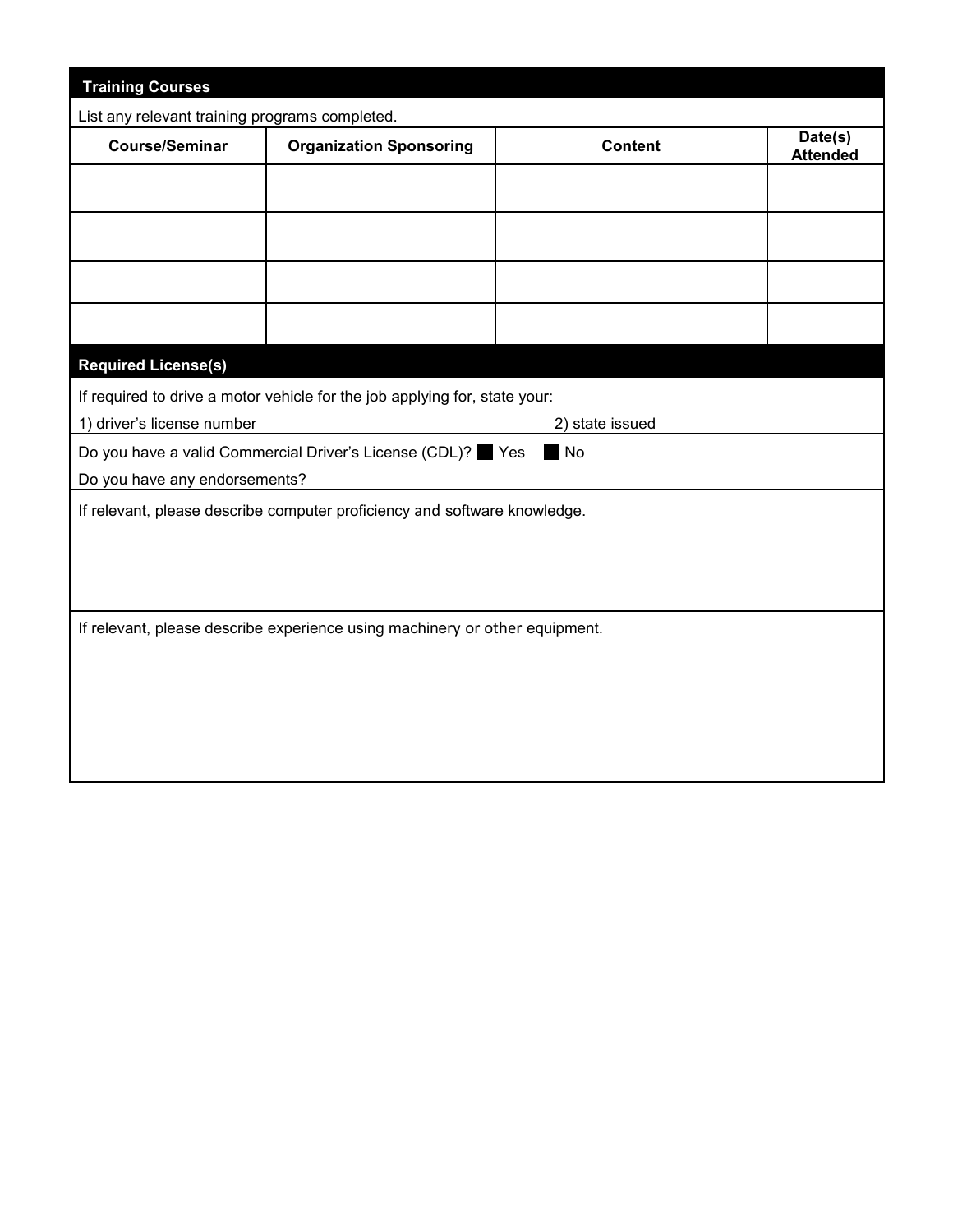| Employment History (start with most recent; use separate sheet if necessary)        |                                                   |  |  |  |  |  |
|-------------------------------------------------------------------------------------|---------------------------------------------------|--|--|--|--|--|
| Name of Employer:                                                                   | Telephone                                         |  |  |  |  |  |
| Address:                                                                            |                                                   |  |  |  |  |  |
| Job Title:                                                                          | Employment Dates (month and year)                 |  |  |  |  |  |
| Name of Immediate Supervisor:                                                       | From:<br>To:                                      |  |  |  |  |  |
| Description of Duties:                                                              |                                                   |  |  |  |  |  |
| Reason for Leaving:                                                                 |                                                   |  |  |  |  |  |
| Current Rate of Pay:                                                                |                                                   |  |  |  |  |  |
| If currently employed, may we contact as a reference?<br>No<br>Yes                  |                                                   |  |  |  |  |  |
| Name of Employer:                                                                   | Telephone                                         |  |  |  |  |  |
| Address:                                                                            |                                                   |  |  |  |  |  |
| Job Title:                                                                          | Employment Dates (month and year)                 |  |  |  |  |  |
| Name of Immediate Supervisor:                                                       | From:<br>To:                                      |  |  |  |  |  |
| Description of Duties:                                                              |                                                   |  |  |  |  |  |
| Reason for Leaving:                                                                 |                                                   |  |  |  |  |  |
| Rate of Pay:                                                                        |                                                   |  |  |  |  |  |
| Name of Employer:                                                                   | Telephone                                         |  |  |  |  |  |
| Address:                                                                            |                                                   |  |  |  |  |  |
| Job Title:                                                                          | Employment Dates (month and year)                 |  |  |  |  |  |
| Name of Immediate Supervisor:                                                       | From:<br>To:                                      |  |  |  |  |  |
| Description of Duties:                                                              |                                                   |  |  |  |  |  |
| Reason for Leaving:                                                                 |                                                   |  |  |  |  |  |
| Rate of Pay:                                                                        |                                                   |  |  |  |  |  |
| Name of Employer:                                                                   | Telephone                                         |  |  |  |  |  |
| Address:                                                                            |                                                   |  |  |  |  |  |
| Job Title:                                                                          | Employment Dates (month and year)<br>From:<br>To: |  |  |  |  |  |
| Name of Immediate Supervisor:                                                       |                                                   |  |  |  |  |  |
| <b>Description of Duties:</b>                                                       |                                                   |  |  |  |  |  |
| Reason for Leaving:                                                                 |                                                   |  |  |  |  |  |
| Rate of Pay:                                                                        |                                                   |  |  |  |  |  |
|                                                                                     |                                                   |  |  |  |  |  |
| Have you ever been discharged or asked to resign from any position? If so, explain: |                                                   |  |  |  |  |  |
|                                                                                     |                                                   |  |  |  |  |  |